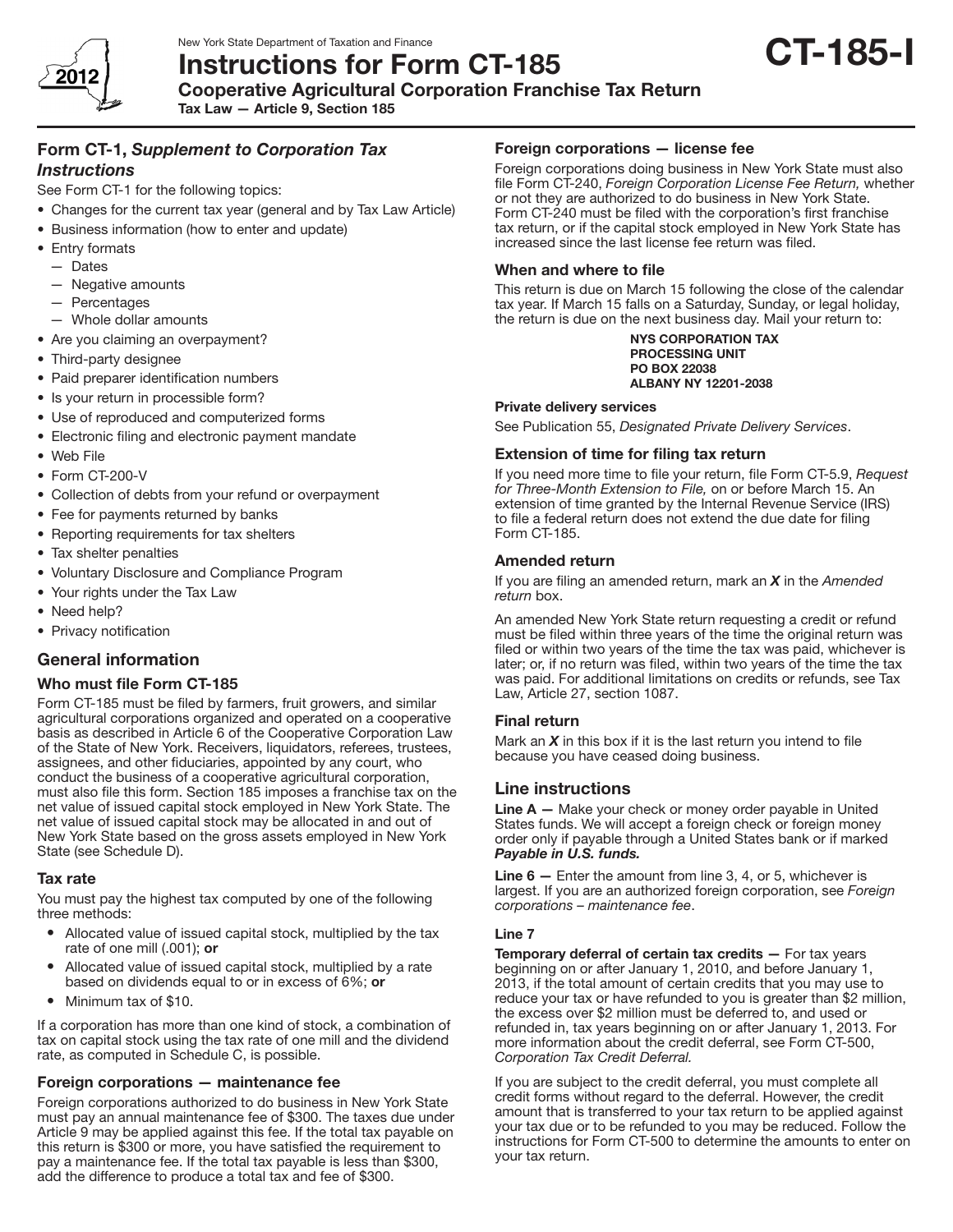#### Page 2 of 3 CT-185-I (2012)

Enter the total of any alternative fuels credit, employment of persons with disabilities credit, special additional mortgage recording tax credit, long-term care insurance credit, fuel cell electric generating equipment credit, empire zone (EZ) wage tax credit, EZ investment tax credit, EZ employment incentive credit, qualified empire zone enterprise (QEZE) credit for real property taxes, brownfield redevelopment tax credit, brownfield credit for real property taxes, environmental remediation insurance credit, green building credit, security officer training tax credit, biofuel production credit, excelsior credit, or economic transformation and facility redevelopment program tax credit. For other credits not specified, enter the name of the credits being claimed on the *Other credits* line, and mark an *X* in the box. Check the claim forms for any limitations. Attach the forms to your Form CT-185.

When claiming more than one credit, you must apply them against your tax in the following order:

- 1. Noncarryover credits that are not refundable
- 2. Carryover credits of limited duration
- 3. Carryover credits of unlimited duration
- 4. Refundable credits

Line 11 – If you do not pay the franchise tax on or before the original due date (without regard to any extension of time for filing), you must pay interest on the amount of underpayment from the original due date to the date paid.

**Line 12**  $-$  Compute additional charges for late filing on the amount of tax minus any payment made on or before the due date (with regard to any extension of time for filing).

- A. If you do not file a return when due, or if the request for extension is invalid, add to the tax 5% per month up to 25% (Article 27 section 1085(a)(1)(A)).
- B. If you do not file a return within 60 days of the due date, the addition to tax above cannot be less than the smaller of \$100 or 100% of the amount required to be shown as tax (section 1085(a)(1)(B)).
- C. If you do not pay the tax shown on a return, add to the tax ½% per month up to 25% (section 1085(a)(2)).
- D. The total of the additional charges in items A and C may not exceed 5% for any one month, except as provided for in item B above (section 1085(a)).

If you think you are not liable for these additional charges, attach a statement to your return explaining the delay in filing, payment, or both (section 1085).

Note: You may compute your penalty and interest by accessing our Web site, or you may call and we will compute the penalty and interest for you (see *Need help?*).

## Schedule B — Part 1

Column B — Enter for each class of stock the number of shares issued and outstanding at year end. Do not include stock authorized but not issued or stock not outstanding.

Note: If the corporation did not sell any stock during the tax year, enter *0* in column E. However, you will be required to complete column B, and enter the number of shares of stock issued and outstanding at year end in Part 2.

#### Schedule C

**Column B**  $-$  Compute the value of each class of par value stock by multiplying the par value by the number of shares of such stock issued and outstanding at the end of the year. Do not include any additional paid-in capital, premium, or discount on the issuance of par value stock, or any capital arising from appreciation of assets, amounts not contributed by the stockholder, or retained earnings.

Compute the value of each class of stock without nominal or par value by multiplying the amount paid for the no-par-value stock, including any additional paid-in capital, premium, or discount on

the issuance of the stock, by the number of shares issued and outstanding at the end of the year. Do not include any capital arising from appreciation of assets, amounts not contributed by the stockholder, or retained earnings.

#### Schedule D — Allocation percentage/issuer's allocation percentage

Your issuer's allocation percentage is used by corporate shareholders to compute their corporate franchise tax. It represents the amount of your issued capital stock employed within New York State compared to the total amount of issued capital stock employed everywhere. This percentage is also used to compute the amount you enter on line 2.

The Tax Law requires most corporations doing business within New York State to provide the information needed to compute their issuer's allocation percentage. Tax Law section 1085(o) provides for a penalty of \$500 for failure to provide information needed to compute your issuer's allocation percentage.

If you have assets outside New York State, complete Schedule D using the amounts shown on the balance sheet of your federal return. If all of your assets are located in New York State enter *100* on line 30.

Line 23 — Accounts receivable are considered located where controlled.

Line 24 – If the assets of any company whose stock is owned by this corporation are employed both within and outside New York State, you may apportion your holdings on the basis of the percentage of employment by the issuer of the stock.

Line 25 — Bonds, loans, and other securities are considered located where employed.

#### Schedule E

Complete this schedule only if any dividend rate from Schedule C, column D, is 6% or more. If you paid a 6% or more dividend on all classes of issued capital, complete lines 31 through 39 and line 45. Do not complete lines 40 through 44.

Line 31 - Enter the value of common stock from Schedule C, column B. If the common stock dividend rate in Schedule C, column D, is less than 6%, enter *0* on lines 31, 32, and 33.

Line 34 - Enter the value of preferred stock from Schedule C, column B. If the preferred stock dividend rate in Schedule C, column D, is less than 6%, enter *0* on lines 34, 35, and 36.

Line 37 - Enter the value of no-par-value stock from Schedule C, column B. If the no‑par-value dividend rate in Schedule C, column D, is less than 6%, enter *0* on lines 37, 38, and 39.

Lines 40 through 44 - Complete these lines only if you did not pay dividends of 6% or more on all classes of issued capital stock.

Line 40 — If you did not pay dividends of 6% or more on all classes of stock, compute a tax on the dividends based on the value of the stock on which dividends of 6% or more were paid, plus a tax at the *capital stock* rate on the remaining value of all capital stock, by completing lines 40 through 44. Also complete line 45.

The class of capital stock on which the dividend was paid determines the remaining value of all capital stock. If the 6% or greater dividend was paid on preferred stock, the remaining value of all capital stock is common stock plus retained earnings, because retained earnings are normally associated with common stock. Therefore, in this instance, retained earnings would be included on line 40. See *Example 1*.

If the dividend was paid on common stock, the remaining value of all capital stock is preferred stock. Therefore, in this instance, retained earnings would not be included on line 40. See *Example 2*.